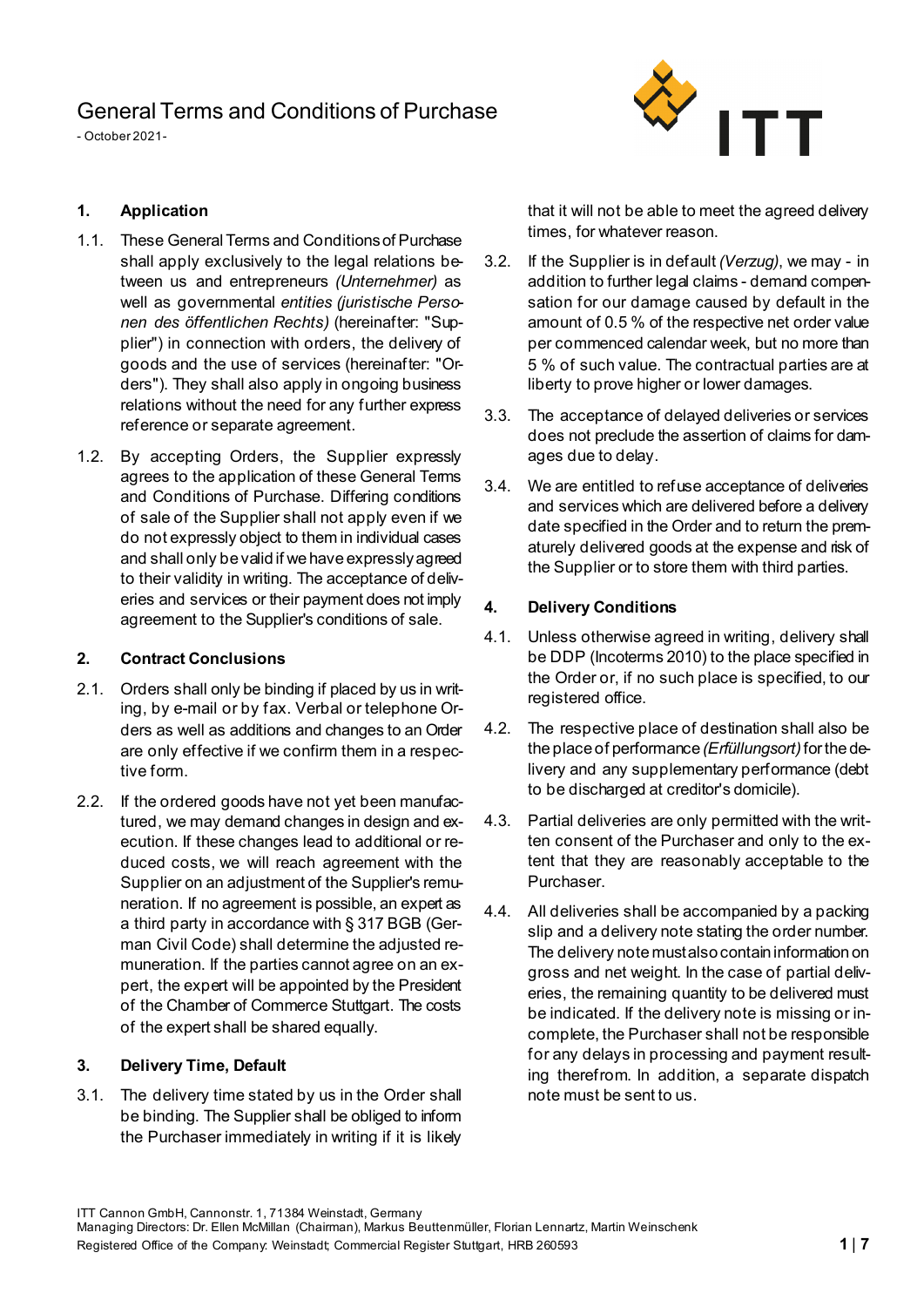

- October 2021-

#### **5. Transfer of Risk, Default of Acceptance**

- 5.1. The risk of accidental loss or accidental deterioration of the goods shall pass to us upon delivery at the place of performance. If acceptance *(Abnahme)*has been agreed, this shall be decisive for the transfer of risk.
- 5.2. If we are in default of acceptance *(Annahmeverzug)*, this shall be deemed equivalent to delivery or acceptance, respectively. In this respect, the statutory provisions shall apply, provided that the Supplier must expressly offer his performance to us even if a specific or determinable calendar period has been agreed for an action or cooperation by us (e.g., provision of material/tools).
- 5.3. If we are prevented from accepting the delivery or service as a result of circumstances which we cannot avert despite exercising reasonable care (e.g., force majeure, disruption of operations, strike, and lockout), the time of acceptance shall be postponed by the duration of the hindrance. If acceptance is not possible for more than six months due to such circumstances, we shall be entitled to withdraw from the contract without any further obligations.

#### **6. Prices, Payment Conditions, Set-off and Rights of Retention**

- 6.1. The price stated in the Order is binding.
- 6.2. All prices quoted by the Supplier shall be inclusive of statutory Value Added Tax unless this is shown separately.
- 6.3. Unless otherwise agreed in writing, the price shall include all services and ancillary performances of the Supplier, in particular delivery and transport to the shipping address specified in the contract and packaging.
- 6.4. Our payment shall be made within 30 calendar days of complete delivery and performance (including any agreed acceptance) as well as receipt of a proper invoice stating the Order number. If we make payment within 14 calendar days, the Supplier shall grant a discount *(Skonto)* of 3% on the net amount of the invoice.
- 6.5. We do not owe any interest on maturity. The statutory provisions shall apply to default in payment.
- 6.6. We shall be entitled to set-off and rights of retention to the extent permitted by law. The Supplier shall only be entitled to set-off and rights of retention on the basis of counterclaims which are undisputed or have been legally established.

### **7. Transfer of Ownership**

- 7.1. The Supplier's retention of title shall only apply insofar as it relates to our obligation to pay for the respective products to which the Supplier retains title; it shall expire at the latest upon payment of our purchase price.
- 7.2. We are in any case authorized to resell the goods in the ordinary course of business, even before payment of the purchase price, with advance assignment of the claims arising therefrom.
- 7.3. All other forms of retention of title, in particular extended retention of title or retention of title extended to further processing, are thus excluded.

#### **8. Provided Material, Further Processing**

- 8.1. Material provided by us for the execution of our Orders shall remain our property. It must be expressly marked as our property immediately after acceptance by the Supplier and stored separately from the same or similar material. It may only be used within the scope of the intended production; beyond this, the material may not be disposed of in any other way.
- 8.2. The Supplier undertakes, upon receipt of the materials, to inspect them for deviations in quality or quantity and not to process defective materials. If a quality assurance agreement exists between us and the Supplier, this must be observed. Any deviations in quality or quantity must be notified to us immediately. The Supplier shall be liable for any damage incurred by us due to the breach of these obligations. The Supplier's right to prove that deviations in quality or quantity of the goods provided were not recognizable to him or that no damage was caused to us shall remain unaffected.

ITT Cannon GmbH, Cannonstr. 1, 71384 Weinstadt, Germany

Managing Directors: Dr. Ellen McMillan (Chairman), Markus Beuttenmüller, Florian Lennartz, Martin Weinschenk Registered Office of the Company: Weinstadt; Commercial Register Stuttgart, HRB 260593 **2** | **7**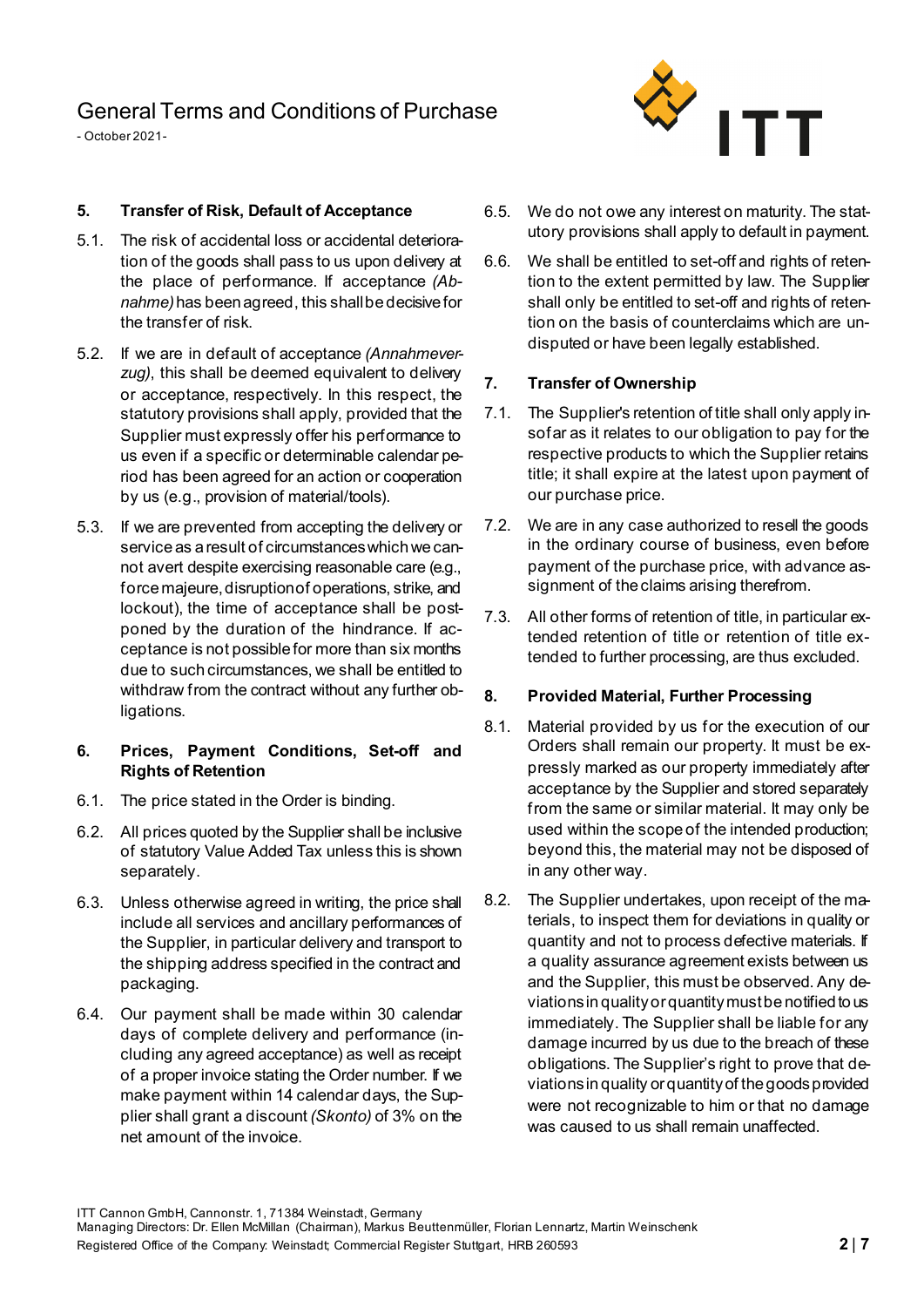

- October 2021-

- 8.3. The Supplier is obliged to insure the material provided by us against all usual risks at his own expense.
- 8.4. Any processing, mixing or combination (hereinafter "Further Processing") of our materials by the Supplier shall be carried out on our behalf. The transfer of possessionshall be replaced by the fact that the Supplier shall store the goods for us free of charge with the diligence of a prudent businessman.
- 8.5. The same shall apply mutatis mutandis to any Further Processing of the delivered products by us, so that we shall be deemed to be the manufacturer and shall acquire ownership of the product in accordance with the statutory provisions at the latest upon Further Processing.

#### **9. Non-Disclosure, Documents**

- 9.1. We reserve the ownership and copyright to all Orders, commissions and drawings, drafts, samples, manufacturing instructions and other documents (hereinafter referred to as "Documents") made available to the Supplier by us. The Supplier may neither make them accessible to third parties nor use or reproduce them himself or through third parties for purposes other than the Orders without our express consent. This shall also apply to the time after termination of the contract. The non-disclosure obligation shall not expire until and to the extent that the knowledge contained in the documents has become publicly known or the Supplier is legally obliged to disclose such information; in this case, the Supplier shall notify us thereof without undue delay.
- 9.2. At our request, the Supplier shall return the documents to us completely and immediately if they are no longer required by the Supplier in the ordinary course of business or if negotiations do not lead to the conclusion of a contract. Copies thereof made by the Supplier shall in this case be destroyed; the only exceptions to this shall be storage within the framework of statutory storage obligations and storage of data for backup purposes within the framework of customary data backup.
- 9.3. The confidentiality provisions above shall apply mutatis mutandis to documents, in particular cost estimates, of the Supplier; however, these may in any case be made accessible to companies affiliated with us; we shall provide information on companies affiliated with us upon request.
- <span id="page-2-0"></span>9.4. A non-disclosure agreement concluded between the parties shall remain unaffected and shall prevail.

#### **10. Defective or Non-Conforming Delivery**

- 10.1. The statutory provisions shall apply to our rights in the event of material defects and defects of title of the goods and in the event of other breaches of duty by the Supplier, unless otherwise specified below:
- 10.2. Any product information which is the subject of the respective contract -in particular by designation or reference in the Order - shall be deemed to be an agreement on the quality *(Beschaffenheitsvereinbarung)*. It makes no difference whether the product information originates from us, the Supplier or a manufacturer.
- 10.3. Notwithstanding § 442 Para. 1 S. 2 BGB, we shall be entitled to assert claims based on defects without restriction even if the defect remained unknown to u due to gross negligence when the contract was concluded.
- 10.4. We do not waive any warranty claims by acceptance or approval of samples or specimens submitted.
- 10.5. The statutory provisions shall apply to the commercial obligation to inspect and give notice of defects (§§ 377, 381 HGB; *Untersuchungs- und Rügepflicht*) subject to the following proviso: our obligation to inspect shall be limited to defects which are revealed during our incoming goods inspection with exterior inspection of the goods as well as the delivery documents (e.g. transport damage, wrong and short delivery) or which can be identified during our quality inspection by sampling procedure. If acceptance *(Annahme)* has been agreed, there shall be no obligation to inspect. In all other respects, it depends on the ex-

ITT Cannon GmbH, Cannonstr. 1, 71384 Weinstadt, Germany

Managing Directors: Dr. Ellen McMillan (Chairman), Markus Beuttenmüller, Florian Lennartz, Martin Weinschenk Registered Office of the Company: Weinstadt; Commercial Register Stuttgart, HRB 260593 **3** | **7**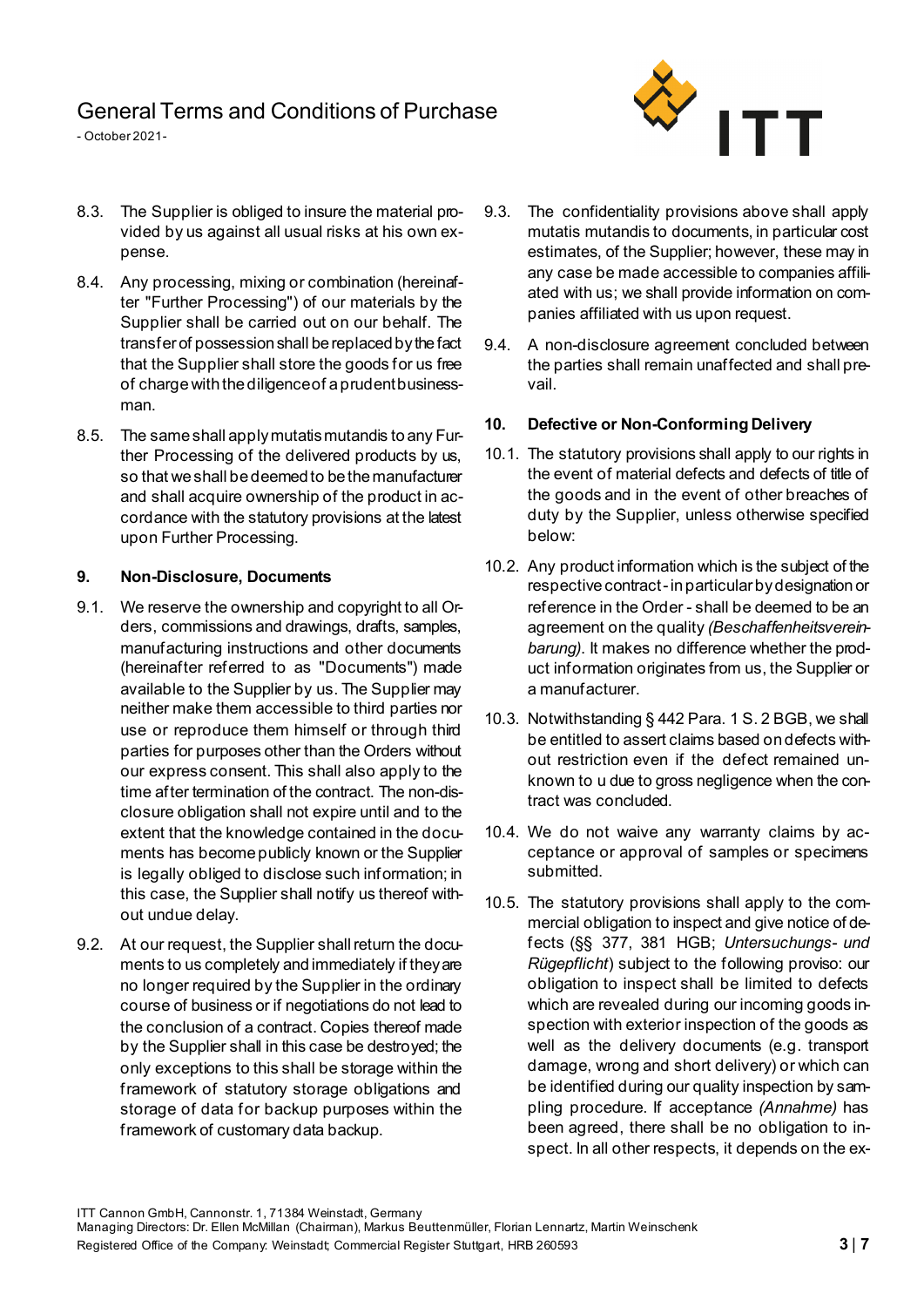

- October 2021-

tent to which an inspection is feasible in the ordinary course of business, taking into account the circumstances of the individual case. Our obligation to give notice of defects discovered later shall remain unaffected. Irrespective of our obligation to inspect, obvious deviations in quality and quantity shall in any case be notified without undue delay and in good time if we notify the Supplier thereof within five working days of receipt of the goods. Concealed material defects shall in any case be notified without undue delay and in good time if the notification to the Supplier is made within five working days of discovery.

- 10.6. Insofar as we have agreed with the Supplier on limit quality values and determine in a sampling procedure that these have been exceeded, we may, without prejudice to other claims, reject the goods completely or inspect those 100% for costs and risk of the Supplier and demand replacement of the actually defective parts.
- 10.7. The limitation period for claims based on defects shall be two years from the transfer of risk; if acceptance *(Annahme)* has been agreed, from this date. Furthermore, claims arising from defects of title shall not become statute-barred under any circumstances as long as the third party can still assert the right against us.
- 10.8. With the receipt of a written notice of defects by the Supplier, the limitation period for warranty claims shall be suspended until the Supplier rejects the claims or declares the defect to be eliminated or otherwise refuses to continue negotiations on our claims. In the case of replacement delivery and rectification of defects, the warranty period for replaced and repaired parts shall commence again, unless we had to assume, according to the conduct of the Supplier, that the latter did not feel obliged to take the measure, but only carried out the replacement delivery or rectification of defects as a gesture of goodwill or similar reasons.
- 10.9. Supplementary performance shall also include the removal of the defective goods and their reinstallation if the goods have been installed in another item or attached to another item in accordance with their nature and purpose of use; our statutory

claim to reimbursement of corresponding expenses shall remain unaffected. The expenses required for the purpose of inspection and supplementary performance shall be borne by the Supplier even if it turns out that there was actually no defect. The purchaser's liability for damages in the event of an unjustified demand to remedy defects shall remain unaffected; in this respect, however, the purchaser shall only be liable if he has recognized or grossly negligently failed to recognize that no defect existed.

- 10.10.If the Supplier does not fulfil its obligation to supplementary performance within a reasonable period of time set by us - at our decision by rectification of the defect or replacement delivery – we shall be entitled to remedy the defect ourselves and may demand reimbursement from the Supplier of the expenses required for this including an appropriate advance payment. If supplementary performance by the Supplier has failed or is reasonably unacceptable *(unzumutbar)* to us (e.g., due to particular urgency, endangerment of operational safety or imminent occurrence of disproportionate damage), no deadline is required; in such circumstances we will, without undue delay and if possible beforehand, inform the Supplier.
- 10.11.If a quality assurance agreement has been concluded with the Supplier, this shall remain unaffected and shall take precedence over the regulations agreed here.

#### **11. Supplier Regress**

- 11.1. The statutory recourse claims within a supply chain (supplier recourse *– Rückgriff des Verkäufers –* in accordance with §§ 445a, 445b, 478 BGB) shall leave our warranty claims unaffected. In particular, we shall be entitled to demand from the Supplier exactly the type of supplementary performance (rectification of defects or replacement delivery) which we owe to our customer in individual cases. Our statutory right of choice pursuant to § 439 para. 1 BGB (German Civil Code) shall remain unaffected.
- 11.2. Before we acknowledge or fulfil a claim for defects asserted by our customer (including reimbursement of expenses pursuant to §§ 445a para. 1,

ITT Cannon GmbH, Cannonstr. 1, 71384 Weinstadt, Germany

Managing Directors: Dr. Ellen McMillan (Chairman), Markus Beuttenmüller, Florian Lennartz, Martin Weinschenk Registered Office of the Company: Weinstadt; Commercial Register Stuttgart, HRB 260593 **4** | **7**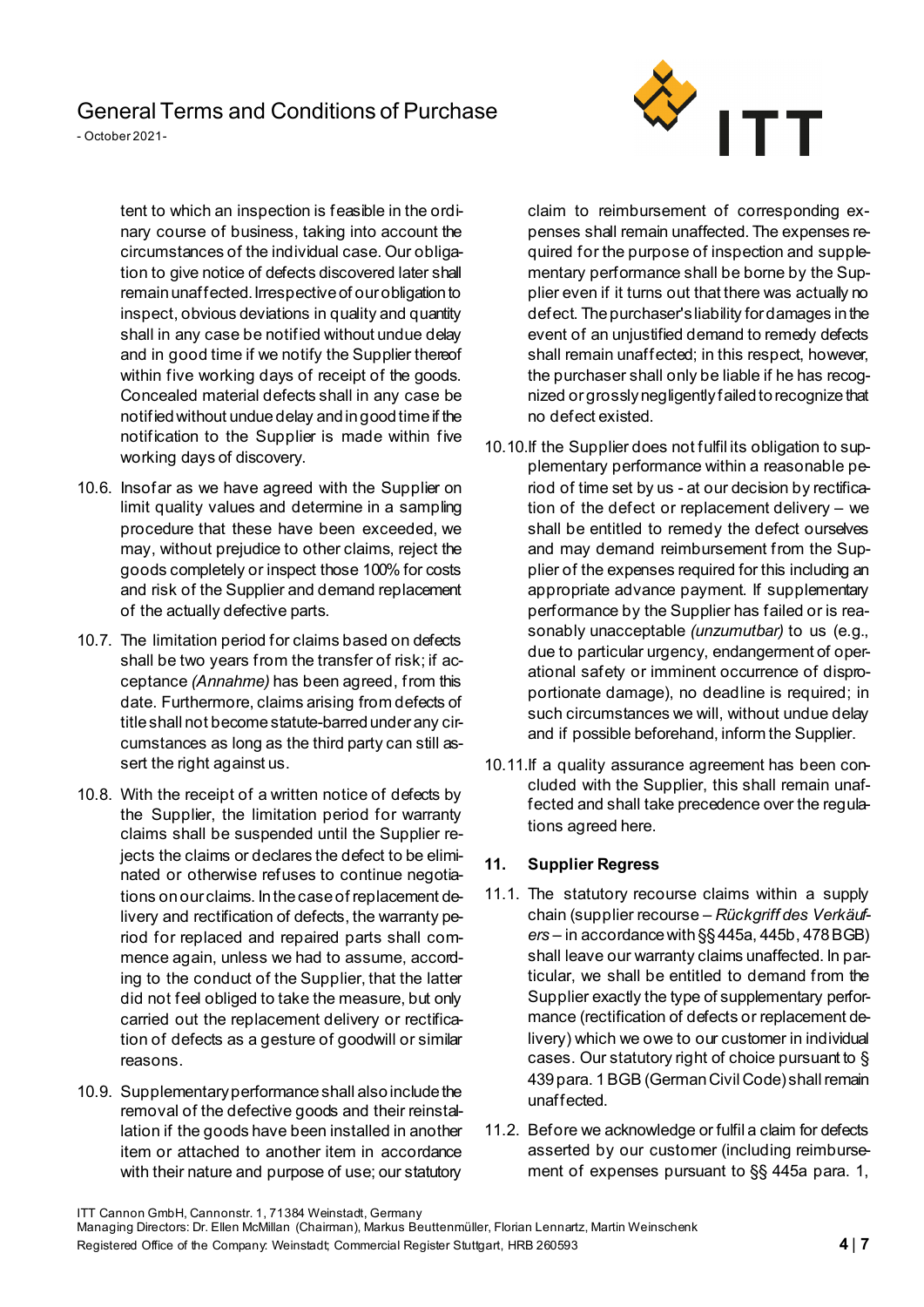

- October 2021-

439 para. 2 and 3 BGB), we will notify the Supplier and request a written statement, briefly stating the facts of the case. If a substantiated statement is not made within a reasonable period of time and if no solution to the defect is reached, the claim for defects actually granted by us shall be deemed to be owed to our customer. In this case, the Supplier shall have the burden of proof to the contrary.

11.3. Our claims arising from supplier recourse shall also apply if the defective goods have been further processed by us or another person, e.g., by installation in another product.

#### **12. Compliance with Regulations, Evidence, Corporate Social Responsibility**

- 12.1. The Supplier guarantees compliance with all statutory provisions.
- 12.2. Particularly in the case of installation and assembly work by the Supplier, the Supplier shall be responsible for compliance with all accident prevention regulations, German occupational health and safety regulations and the like. Persons who carry out work within our premises or within the premises of our customers in fulfilment of the contract must comply with all relevant statutory provisions. Furthermore, they must inform themselves about our and our customer's safety rules and comply with them. In the event of non-compliance, we accept no liability for accidents at our premises, unless we have caused the accident intentionally or through gross negligence.
- 12.3. Insofar as deliveries are subject to foreign trade obligations, the Supplier shall observe all provisions on its own responsibility. The Supplier shall obtain any necessary approvals. Imported goods shall be delivered duty paid.
- 12.4. The Supplier undertakes to fulfil all legal requirements arising from the EU regulations on the protection of chemicals (REACH) (in particular registration, notification and approval obligations). The Supplier shall provide us with sufficient information for the safe use of products pursuant to Article 33 of Regulation 1907/2006 EC (REACH Regulation) in accordance with Article 57 of the

REACH Regulation. Should changes in the availability or the intended use of materials, components, assemblies, end products or packaging materials occur as a result of REACH, or should measures be required by us, the Supplier shall inform us of this without undue delay; the Supplier shall also pass on the obligations stated here to its sub-suppliers. Insofar as the Supplier is responsible for damage resulting from the breach of one of the obligations specified here, he shall be obliged to indemnify us against any claims for damages by third parties upon first request and to compensate us for any other damage incurred by him. The materials, components, assemblies, end products or packaging materials shall not contain any substances with particularly alarming properties which are listed in the current REACH candidate list. If substances with particularly alarming properties are contained in a concentration of more than 0.1%, the Supplier shall inform us without undue delay.

- 12.5. The Supplier undertakes to comply with all statutory requirements of the parts and/or equipment supplied to us in accordance with the requirements of the EU Directives on the Take-Back of Waste Equipment (WEEE) and on Prohibited Substances (currently valid version RoHS 2, Directive 2011/65/EU) as well as the corresponding national regulations in the member states of the EU. This applies in particular to the labelling of equipment, the avoidance of prohibited substances and the provision of information for disposal operators. If changes to the parts and/or equipment to be supplied are necessary in order to comply with the above legal standards, the Supplier is obliged to obtain our written consent before making these changes.
- 12.6. The Supplier shall provide any proofs of origin requested by us, e.g., supplier's declarations, trade descriptions, etc., with all required information and shall duly sign them and make them available without undue delay.
- 12.7. The Supplier undertakes to comply with the Code of Conduct of the Business Social Compliance Initiative (BSCI) (www.bsci-eu.org). In particular, he shall ensure that children and young people are

ITT Cannon GmbH, Cannonstr. 1, 71384 Weinstadt, Germany

Managing Directors: Dr. Ellen McMillan (Chairman), Markus Beuttenmüller, Florian Lennartz, Martin Weinschenk Registered Office of the Company: Weinstadt; Commercial Register Stuttgart, HRB 260593 **5** | **7**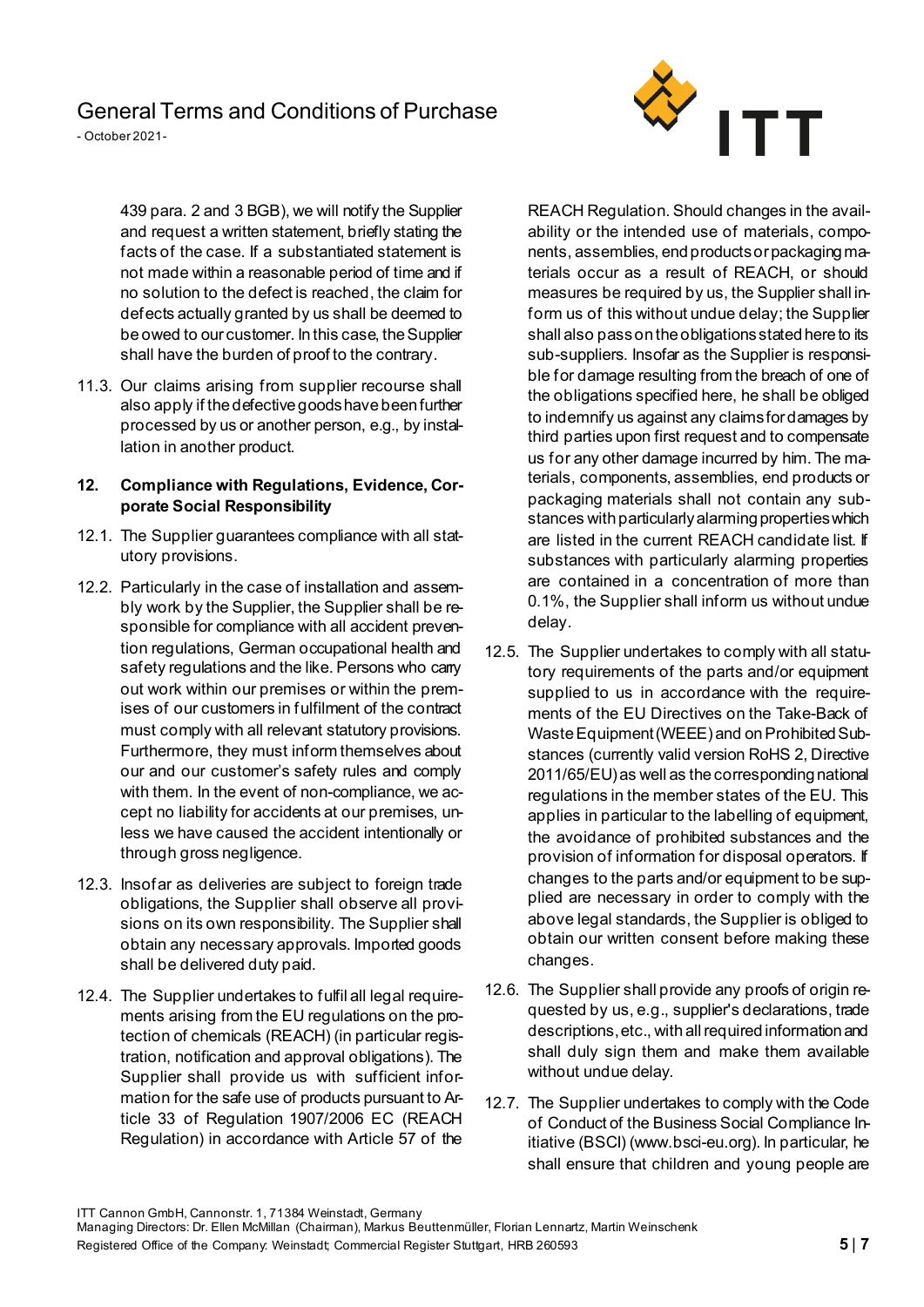- October 2021-

 $\overset{\sim}{\vee}$  ITT

only employed in compliance with the regulations of the International Labour Organization (ILO), the United Nations (UN) and national law. He will also impose this obligation on his suppliers.

12.8. Further agreements with the Supplier (e.g., based on a quality assurance agreement) shall remain unaffected.

#### **13. Industrial Property Rights**

- 13.1. The Supplier warrants that no industrial property rights and copyrights of third parties (hereinafter referred to as "industrial property rights") in countries of the European Union or other countries in which he manufactures or has manufactured the products are infringed in connection with his delivery or performance; we are not obliged to investigate whether such industrial property rights of third parties exist.
- 13.2. The Supplier shall be obliged to indemnify us upon our first written request against all claims asserted by third parties against him because of the infringement of industrial property rights mentioned in 13.1 and to reimburse us for all necessary expenses in connection with such assertion. This shall not apply if the Supplier proves that he is neither responsible for the infringement of the industrial property rights nor could have been aware of the infringement at the time of delivery while exercising the care of a prudent businessman.
- 13.3. Any further legal claims of us due to defects in title of the products delivered to us shall remain unaffected.
- 13.4. The period of limitation for the rights of the purchaser under this Clause 13 shall be ten years, commencing with the conclusion of the contract.

#### **14. Product/Producer Liability**

The Supplier shall be responsible for all claims asserted by third parties due to personal injury or damage to property which are attributable to a defective product supplied by him, as well as for such product damage the cause of which lies within his sphere of control and organization and shall be obliged to indemnify us from the liability resulting

therefrom to the extent that he is himself liable externally. Within the scope of his obligation to indemnify, the Supplier shall reimburse expenses in accordance with §§ 683, 670 BGB (German Civil Code) resulting from or in connection with a claim against third parties including a recall action carried out by us. The purchaser shall inform the Supplier - as far as possible and reasonable - of the content and scope of recall measures and give him the opportunity to comment. Further legal claims remain unaffected.

### **15. Special Conditions for Tools**

15.1. The following terms and conditions shall apply in addition when ordering parts for the production or manufacture of which the Supplier uses tools, for which we pay the tool costs as agreed or which are made available to the Supplier by us:

> Tools within the meaning of these conditions are in particular stamping and cutting tools, injection molds, pressure casting molds, press molds, chill molds, models and dies.

- 15.2. The tool costs are inclusive of statutory Value Added Tax, unless this is shown separately.
- 15.3. Tools which we make available to the Supplier or which are purchased or manufactured for contractual purposes and charged to us separately by the Supplier shall remain our property or become our property, respectively. This also gives to us the right to transfer the tools to third parties for the production of parts for us, as well as to repair, renew or modify the tools ourselves or by third parties. The Supplier is obliged to mark the tools as our property, to store them carefully at his expense and to protect them against damage of any kind to a reasonable extent.
- 15.4. Unless otherwise agreed, the costs of their maintenance and repair or replacement shall be borne equally by the contracting parties. However, insofar as these costs are attributable to defects in the objects manufactured by the Supplier or to improper use on the part of the Supplier, its employees or other vicarious agents *(Erfüllungsgehilfen)*, they shall be borne solely by the Supplier. The

ITT Cannon GmbH, Cannonstr. 1, 71384 Weinstadt, Germany

Managing Directors: Dr. Ellen McMillan (Chairman), Markus Beuttenmüller, Florian Lennartz, Martin Weinschenk Registered Office of the Company: Weinstadt; Commercial Register Stuttgart, HRB 260593 **6** | **7**